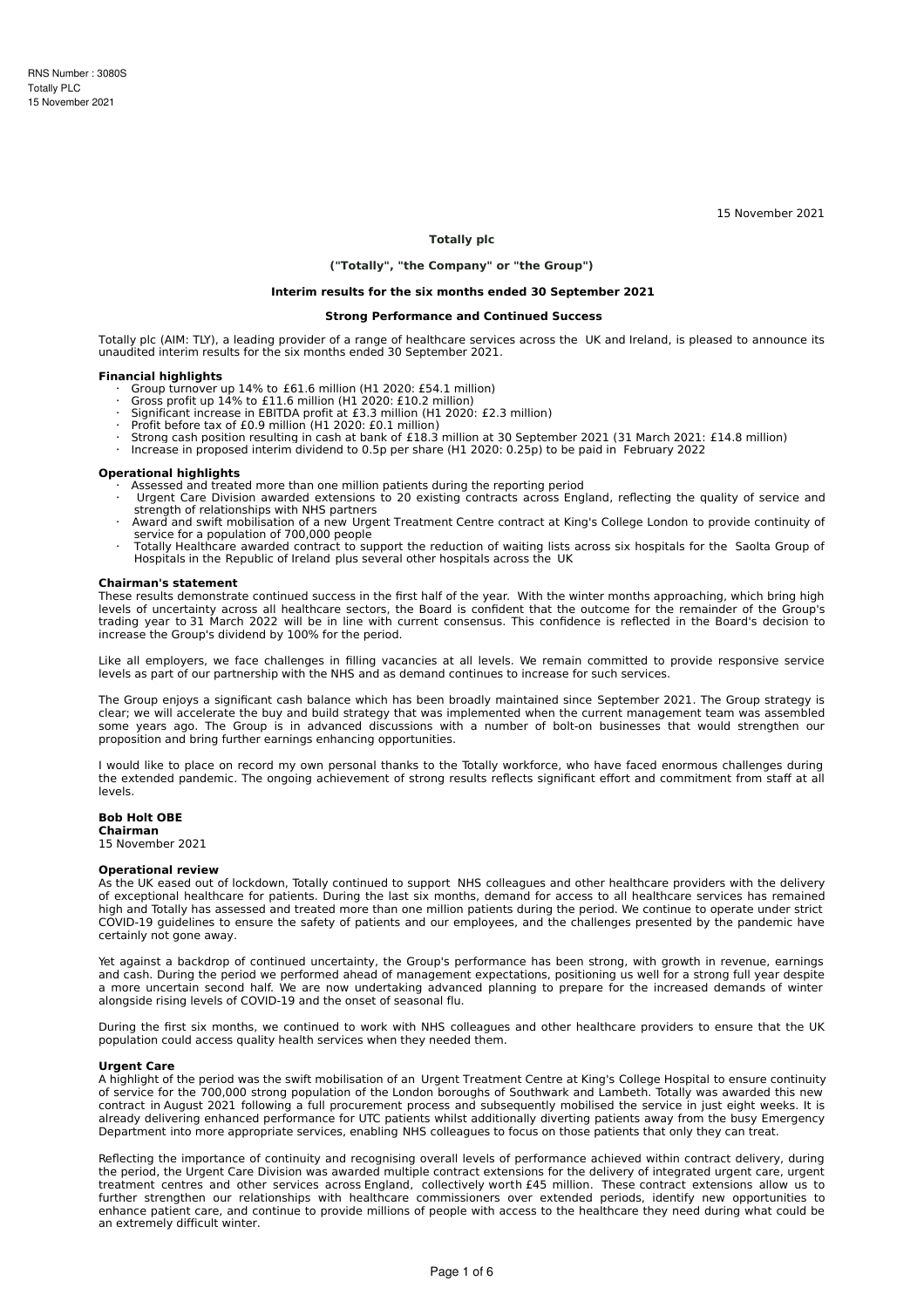## **Insourcing**

Totally Healthcare , the Group's Insourcing division, doubled revenue compared to the previous six months, reflecting the opportunity in the market and the strength of proposition. Insourcing represents a significant opportunity for growth for the Group and the division continues to win new contracts as hospitals seek to reduce patient waiting lists. The most significant contract won was for the delivery of endoscopy procedures for the Saolta Group of Hospitals in the Republic of Ireland, which will give access to essential procedures to facilitate diagnosis through additional surgeries outside normal working hours and at the weekend.

Further contracts across multiple specialities have been awarded in Blackburn, Rotherham and Sheffield, across multiple clinical specialities, as demand for this type of service increases.

As we look forward to the second half of the year, Totally Healthcare is positioned well and is included on major national insourcing frameworks for England, Scotland, Wales and the Republic of Ireland , as well as the local contract framework in Northern Ireland. As part of our commitment to providing the UK population with access to quality health services when they need it, we continue to assess how Totally can best support the NHS with the reduction of waiting lists. Waiting lists stand at an all-time high, exacerbated by the COVID-19 pandemic, yet demand for healthcare has outstripped supply for more than a decade and a multi-faceted approach will be required if they are to be reduced sustainably.

#### **Planned Care**

Planned Care, which includes the delivery of physiotherapy services in clinics, health centres and prisons across England, is now back to pre-pandemic levels. Face to face clinics have been reintroduced, including the full mobilisation of the new contract for Community Dermatology services for Manchester and Trafford CCGs. All services continue to operate under strict guidelines relating to COVID-19.

The experience of the last eighteen months has both challenged and provided opportunities for the improvement of healthcare. We have had to be innovative in the identification of new ways to deliver more flexible services under higher levels of constraints, and have maintained GOOD ratings on all CQC registered services. Despite the recognised uncertainties of winter, we remain confident that the business is well-positioned to meet future fluctuations in demand and the Group remains acquisitive, seeking bolt-on opportunities to strengthen and diversify our offering and deliver increased shareholder value.

I would like to thank our team for their continued hard work and commitment to delivering exceptional care. Similarly, we thank our shareholders for their continued support, and look forward to updating the market on further progress in due course.

# **Wendy Lawrence Chief Executive Officer**

15 November 2021

#### **Investor presentation**

Wendy Lawrence, Chief Executive Officer and Lisa Barter, Chief Financial Officer, will provide a live presentation relating to the interim results via the Investor Meet Company platform on Tuesday, 16 November 2021 at 10:00am. The presentation is open to all existing and potential shareholders. Questions can be submitted pre-event via the Investor Meet Company dashboard or at any time during the live presentation.

Investors can sign up to Investor Meet Company for free and add to meet Totally plc via: <https://www.investormeetcompany.com/totally-plc/register-investor>

Investors who already follow Totally plc on the Investor Meet Company platform will automatically be invited.

## **For further information please contact:**

| Totally pic<br>Wendy Lawrence, Chief Executive Officer<br>Bob Holt, Chairman                                                                                          | 020 3866 3330 |
|-----------------------------------------------------------------------------------------------------------------------------------------------------------------------|---------------|
| Allenby Capital Limited (Nominated Adviser &<br>Joint Corporate Broker)<br>Nick Athanas / Liz Kirchner (Corporate Finance)<br>Amrit Nahal (Sales & Corporate Broking) | 020 3328 5656 |
| Canaccord Genuity Limited (Joint Corporate<br>Broker)<br>Bobbie Hilliam / Alex Aylen                                                                                  | 020 7523 8000 |
| Yellow Jersey PR                                                                                                                                                      | 020 3004 9512 |

Sarah Hollins / Henry Wilkinson / Annabelle Wills

#### **Notes to editors**

Totally plc is a leading healthcare service provider in the UK and Ireland, working in partnership with the NHS and other providers to deliver healthcare services through its divisions of Urgent Care, Planned Care and Insourcing.

Totally is committed to pursuing a progressive buy-and-build consolidation strategy within the fragmented healthcare market and looks to capitalise on the attractive opportunities that its disruptive service model offers, to generate value to shareholders.

#### **Urgent Care**

Totally offers a full range of urgent care services via its subsidiaries, Vocare and Greenbrook Healthcare , two of the largest urgent care providers in the UK, including:

- · NHS 111 services
- · Clinical Assessment services
- GP Out-of-Hours services
- · Urgent Treatment Centres

[www.vocare.org.uk](http://www.vocare.org.uk/) [www.greenbrook.nhs.uk](http://www.greenbrook.nhs.uk/)

**Planned Care**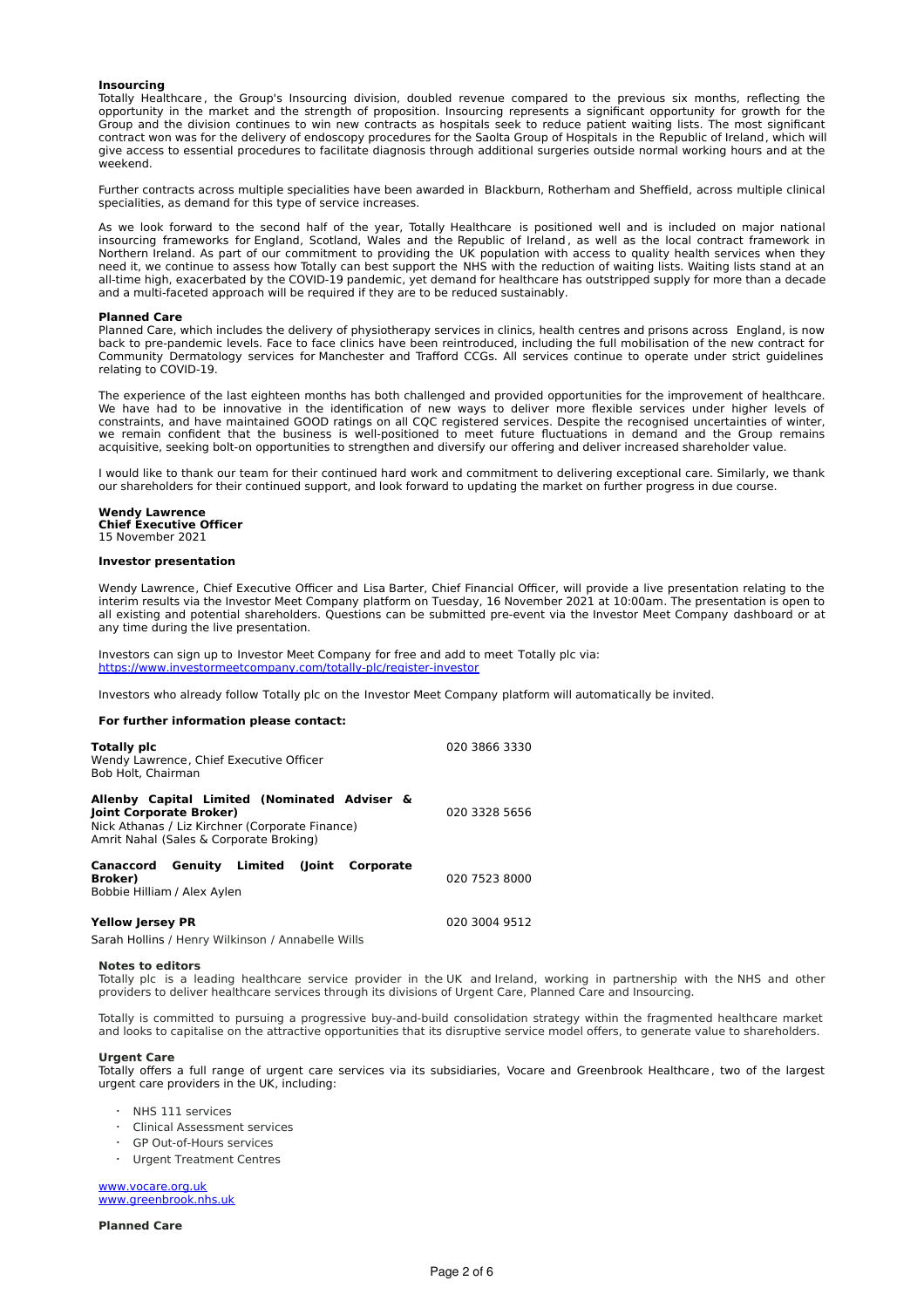Totally delivers planned care services, which include community based Out-Patient Services, Referral Management Services, Physiotherapy and Podiatry Services. It provides these through its planned care subsidiaries, About Health, Premier Physical Healthcare and Optimum Physiotherapy.

[www.abouthealthgroup.com](http://www.abouthealthgroup.com/) [www.premierphysicalhealthcare.co.uk](http://www.premierphysicalhealthcare.co.uk/) [www.optimum-hcs.com](http://www.optimum-hcs.com/)

# **Insourcing**

Launched in October 2019, Totally Healthcare provides bespoke insourcing solutions across multiple specialities to trusts and hospitals in the UK and Ireland, reducing waiting lists by utilising their spare capacity outside of normal working hours and at weekends.

## [www.totallyhealthcarelimited.com](http://www.totallyhealthcarelimited.com/)

More information on Totally plc can be found the following link: [www.totallyplc.com](http://www.totallyplc.com/).

# **Interim Consolidated Income Statement**

For the six months ended 30 September 2021

|                               | <b>Six Months</b><br>ended 30<br>September<br>2021<br>(unaudited) | <b>Six Months</b><br>ended 30 ended 31<br>September<br>2020<br>(unaudited) (audited) | Year<br>March<br>2021 |
|-------------------------------|-------------------------------------------------------------------|--------------------------------------------------------------------------------------|-----------------------|
|                               | £000                                                              | £000                                                                                 | £000                  |
| Revenue                       | 61,566                                                            | 54,106                                                                               | 113,709               |
| Cost of sales                 | (49, 952)                                                         | (43,942)                                                                             | (92,886)              |
| <b>Gross profit</b>           | 11,614                                                            | 10,164                                                                               | 20,823                |
| Administrative expenses       | (8,309)                                                           | (7,838)                                                                              | (16, 455)             |
| Other income                  | 0                                                                 | 0                                                                                    | 656                   |
| <b>EBITDA</b>                 | 3,305                                                             | 2,326                                                                                | 5,024                 |
| Depreciation and amortisation | (2,309)                                                           | (2, 163)                                                                             | (4,780)               |
| <b>Operating profit</b>       | 996                                                               | 163                                                                                  | 244                   |
| Finance costs                 | (75)                                                              | (102)                                                                                | (188)                 |
| <b>Profit before tax</b>      | 921                                                               | 61                                                                                   | 56                    |
| Income tax                    | 215                                                               | 238                                                                                  | 262                   |
| <b>Profit after tax</b>       | 1,136                                                             | 299                                                                                  | 318                   |
| Earnings / (loss) per share   |                                                                   |                                                                                      |                       |
| Basic: Pence                  | 0.62                                                              | 0.16                                                                                 | 0.17                  |
| Diluted: Pence                | 0.62                                                              | 0.16                                                                                 | 0.17                  |

All activities relate to continuing operations.

# **Interim Consolidated Statement of Changes in Equity**

For the six months ended 30 September 2021

|                                                                  | <b>Share</b><br>capital |                | <b>Share Retained</b> | Equity<br>premium earnings Shareholders'<br>funds |
|------------------------------------------------------------------|-------------------------|----------------|-----------------------|---------------------------------------------------|
|                                                                  | £000                    | £000           | £000                  | £000                                              |
| At 1 April 2020 (Audited)                                        | 18,219                  | $\Omega$       | 16,226                | 34,445                                            |
| loss for the<br>Comprehensive<br>period<br>(Unaudited)           |                         |                | 299                   | 299                                               |
| Dividend payment (Unaudited)                                     |                         |                | (455)                 | (455)                                             |
| Credit on issue of warrants and options<br>(Unaudited)           |                         |                | 45                    | 45                                                |
| At 30 September 2020 (Unaudited)                                 | 18,219                  | $\bf{o}$       | 16,115                | 34,334                                            |
|                                                                  |                         |                |                       |                                                   |
| At 1 April 2020 (Audited)                                        | 18,219                  | 0              | 16,226                | 34,445                                            |
| Comprehensive profit for the period<br>(Audited)                 |                         |                | 318                   | 318                                               |
| Issue of share capital (Audited)                                 |                         | $\overline{2}$ |                       | 2                                                 |
| Dividend payment (Audited)                                       |                         |                | (911)                 | (911)                                             |
| Credit on issue of warrants and options<br>(Audited)             |                         |                | 120                   | 120                                               |
| At 31 March 2021 (Audited)                                       | 18.219                  | $\overline{2}$ | 15.753                | 33,974                                            |
| At 1 April 2021 (Audited)<br>Comprehensive profit for the period | 18,219                  | 2              | 15,753                | 33,974                                            |
| (Unaudited)                                                      |                         |                | 1,136                 | 1,136                                             |
| Issue of share capital (Unaudited)                               | 7                       | 10             |                       | 17                                                |
| Dividend authorised (Unaudited)                                  |                         |                | (456)                 | (456)                                             |
| Credit on issue of warrants and options<br>(Unaudited)           |                         |                | 61                    | 61                                                |
| At 30 September 2021 (Unaudited)                                 | 18,226                  | 12             | 16,494                | 34,732                                            |

**Interim Consolidated Statement of Financial Position** As at 30 September 2021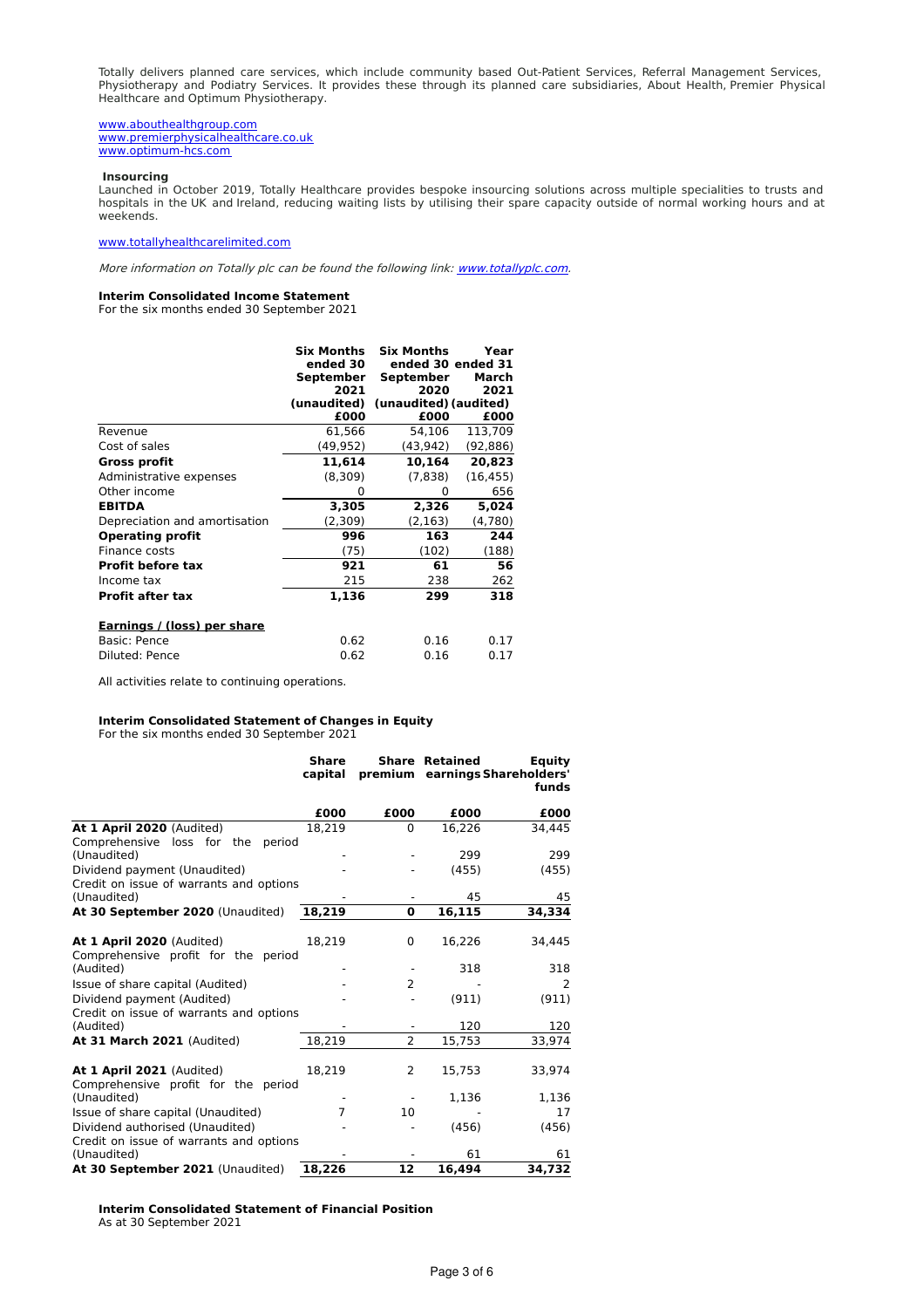|                                   | <b>Six Months Six Months</b><br>ended 30<br>2021<br>(unaudited) (unaudited)<br>£000 | ended 30<br>September September<br>2020<br>£000 | Year<br>ended 31<br>March<br>2021<br>(audited)<br>£000 |
|-----------------------------------|-------------------------------------------------------------------------------------|-------------------------------------------------|--------------------------------------------------------|
| <b>Non-current assets</b>         |                                                                                     |                                                 |                                                        |
| Intangible fixed assets           | 36,580                                                                              | 38,683                                          | 37,468                                                 |
| Property, plant and equipment     | 1,024                                                                               | 1,099                                           | 1,083                                                  |
| Right-of-use assets               | 2,533                                                                               | 3,501                                           | 2,927                                                  |
| Deferred tax                      | 330                                                                                 | 457                                             | 113                                                    |
|                                   | 40.467                                                                              | 43,740                                          | 41,591                                                 |
| <b>Current assets</b>             |                                                                                     |                                                 |                                                        |
| Inventories                       | 74                                                                                  | 85                                              | 100                                                    |
| Trade and other receivables       | 8,549                                                                               | 10,814                                          | 8,675                                                  |
| Cash and cash equivalent          | 18,282                                                                              | 12,285                                          | 14,797                                                 |
|                                   | 26,905                                                                              | 23,184                                          | 23,572                                                 |
| <b>Total assets</b>               | 67,372                                                                              | 66,924                                          | 65,163                                                 |
| <b>Current liabilities</b>        |                                                                                     |                                                 |                                                        |
| Trade and other payables          | (27, 968)                                                                           | (26, 879)                                       | (26, 130)                                              |
| Lease liabilities                 | (487)                                                                               | (1,066)                                         | (564)                                                  |
| Deferred<br>acquisition           |                                                                                     |                                                 |                                                        |
| consideration                     | (246)                                                                               | (261)                                           | (258)                                                  |
|                                   | (28, 716)                                                                           | (28, 206)                                       | (26, 952)                                              |
| <b>Non-current liabilities</b>    |                                                                                     |                                                 |                                                        |
| Lease liabilities                 | (2, 119)                                                                            | (2,508)                                         | (2, 432)                                               |
| Other payables                    | (1,080)                                                                             | (784)                                           | (1,080)                                                |
| Deferred tax                      | (725)                                                                               | (1,092)                                         | (725)                                                  |
| <b>Total liabilities</b>          | (3,924)                                                                             | (4, 384)                                        | (4,237)                                                |
| <b>Net current liabilities</b>    | (32, 640)                                                                           | (32, 590)                                       | (31, 189)                                              |
| <b>Net assets</b>                 | (1, 811)<br>34,732                                                                  | (5,022)<br>34,334                               | (3,380)<br>33,974                                      |
|                                   |                                                                                     |                                                 |                                                        |
| <b>Shareholders' Equity</b>       |                                                                                     |                                                 |                                                        |
| Share capital                     | 18,226                                                                              | 18,219                                          | 18,219                                                 |
| Share premium account             | 12                                                                                  |                                                 | 2                                                      |
| Retained earnings                 | 16,494                                                                              | 16,115                                          | 15,753                                                 |
| <b>Equity shareholders' funds</b> | 34,732                                                                              | 34,334                                          | 33,974                                                 |

#### **Interim Consolidated Cash Flow Statement**

For the six months ended 30 September 2021

|                                                  | <b>Six Months</b><br>ended 30<br>September<br>2021<br>(unaudited)<br>£000 | <b>Six Months</b><br>ended 30<br>September<br>2020<br>(unaudited)<br>£000 | Year<br>ended 31<br><b>March 2021</b><br>(audited)<br>£000 |
|--------------------------------------------------|---------------------------------------------------------------------------|---------------------------------------------------------------------------|------------------------------------------------------------|
| from<br>operating<br>Cash<br>flow                |                                                                           |                                                                           |                                                            |
| activities:<br>Profit for the period             | 1,136                                                                     | 299                                                                       | 318                                                        |
| Adjustments for:                                 |                                                                           |                                                                           |                                                            |
| Options and warrants charge                      | 61                                                                        | 45                                                                        | 120                                                        |
| Amortisation and depreciation                    | 2,309                                                                     | 2,163                                                                     | 4,780                                                      |
| Tax expense recognised in                        |                                                                           |                                                                           |                                                            |
| profit or loss                                   | (216)                                                                     | (238)                                                                     | (262)                                                      |
| Finance costs                                    | 74                                                                        | 103                                                                       | 188                                                        |
| Receipt from escrow relating to                  |                                                                           |                                                                           |                                                            |
| acquisitions                                     |                                                                           |                                                                           | (656)                                                      |
| Movements in working capital:                    |                                                                           |                                                                           |                                                            |
| Movement in inventory                            | 26                                                                        | (5)                                                                       | (24)                                                       |
| Movement in trade and other                      |                                                                           |                                                                           |                                                            |
| receivables                                      | 126                                                                       | 549                                                                       | 2,710                                                      |
| Movement in trade and other                      |                                                                           |                                                                           |                                                            |
| payables<br>Cash<br>generated<br>from            | 1,385                                                                     | 2,036                                                                     | 2,044                                                      |
| operations                                       | 4.901                                                                     | 4,952                                                                     | 9.218                                                      |
| Income tax received/(paid)                       | $\Omega$                                                                  | 21                                                                        | (4)                                                        |
| Net cash flows from operating                    |                                                                           |                                                                           |                                                            |
| activities                                       | 4,901                                                                     | 4,973                                                                     | 9,214                                                      |
| investing<br>from<br>Cash<br>flow<br>activities: |                                                                           |                                                                           |                                                            |
| Purchase of property, plant and                  |                                                                           |                                                                           |                                                            |
| equipment                                        | (551)                                                                     | (806)                                                                     | (778)                                                      |
| Disposal of property, plant and                  |                                                                           |                                                                           |                                                            |
| equipment                                        |                                                                           | 0                                                                         | 12                                                         |
| Additions of intangible assets                   | (256)                                                                     | (97)                                                                      | (605)                                                      |
| Contingent consideration                         |                                                                           |                                                                           | (13)                                                       |
| Receipt from escrow relating to<br>acquisitions  |                                                                           |                                                                           | 656                                                        |
|                                                  |                                                                           |                                                                           |                                                            |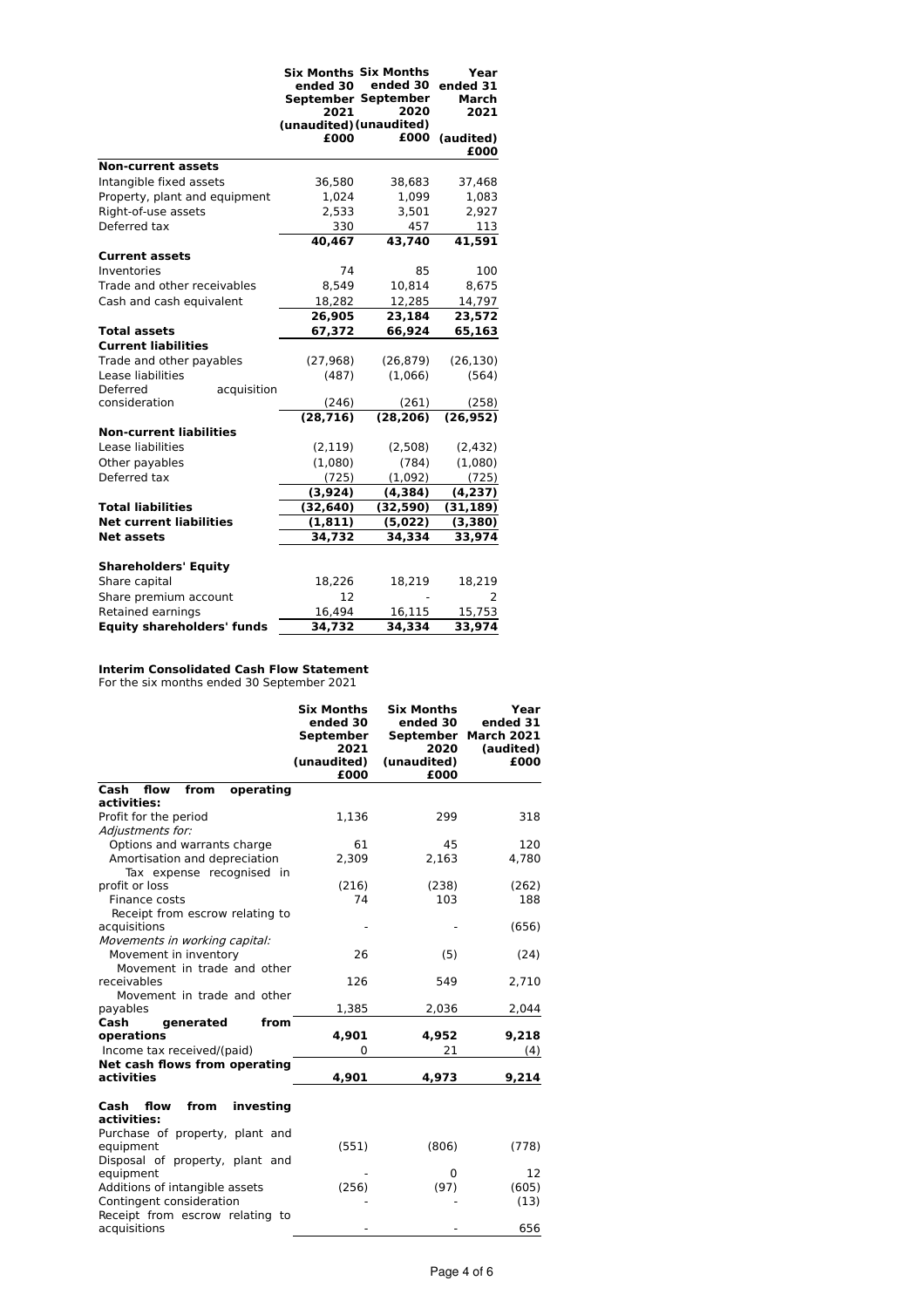| Net cash flows from investing<br>activities             | (807)  | (903)  | (728)   |
|---------------------------------------------------------|--------|--------|---------|
| Cash inflow before financing                            | 4.094  | 4,070  | 8,486   |
| financing<br>from<br>Cash<br>flow<br>activities:        |        |        |         |
| Issue of share capital                                  | 18     |        | 2       |
| Dividends paid                                          |        |        | (911)   |
| Interest paid                                           | (74)   | (103)  | (55)    |
| Finance lease payments                                  | (553)  | (605)  | (1,648) |
| Net cash flow from financing<br>activities              | (609)  | (708)  | (2,612) |
| Net increase in cash and cash                           |        |        |         |
| equivalents                                             | 3,485  | 3,362  | 5,874   |
| Cash and cash equivalents at<br>beginning of the period | 14,797 | 8,923  | 8,923   |
| Cash and cash equivalents at<br>end of the period       | 18,282 | 12,285 | 14,797  |

### **Notes to the Interim Results**

# **1. Basis of preparation**

Totally plc is a public limited company incorporated in the United Kingdom under the Companies Act 2006 (registration number: 3870101). The Company's ordinary shares are admitted to trading on the AIM market of the London Stock Exchange ("AIM").

The Group's principal activities in the period under review have been the provision of innovative and consolidatory solutions to<br>the healthcare sector, which are provided by the Group's wholly owned subsidiaries, Totally H (Hounslow) Limited, Greenbrook Healthcare (Earl's Court) Limited and Totally Healthcare Limited.

The Group's interim report and accounts for the six months ended 30 September 2021 have been prepared using the recognition and measurement principles of International Accounting Standards in conformity with the requirements of the Companies Act 2006 as per the annual report.

These interim financial statements for the six months ended 30 September 2021 have been prepared in accordance with the AIM Rules for Companies and should be read in conjunction with the financial statements for the year ended 31 March 2021, which have been prepared in accordance with International Accounting Standards in conformity with the requirements of the<br>Companies Act 2006 as per the annual report. The interim report and accounts do not include all the inform required in the annual financial statements.

The interim report and accounts have been prepared on the basis of the accounting policies, presentation and methods of computation as set out in the Group's March 2021 Annual Report and Accounts and on the basis of the principal accounting policies that the Group expects to apply in its financial statements for the year ending 31 March 2022.

The interim report and accounts do not comprise statutory accounts within the meaning of section 434 of the Companies Act<br>2006. These interim financial statements were approved by the Board of Directors on 15 November 2021 months to 30 September 2021 and the comparative results for the six months to 30 September 2020 are unaudited. The figures for the period ended 31 March 2021 are extracted from the audited statutory accounts of the Group for that period.

The Directors believe that a combination of the Group's current cash, projected revenues from existing and future contracts will enable the Group to meet its obligations and to implement its business plan in full. Inherently, there can be no certainty in these matters, but the Directors believe that the Group's internal trading forecasts are realistic and that the going concern basis of preparation continues to be appropriate.

## **2. Earnings per share**

Basic earnings per share is calculated by dividing the profit attributable to equity holders of the Company by the weighted<br>average number of ordinary shares in issue during the period. Diluted earnings per share takes int options in issue.

|                                                                                                      | 6 months<br>ended<br>30<br>September<br>2021<br>£000<br>(Unaudited) | 6 months ended<br>30 September 2020<br>£000<br>(Unaudited) | Year<br>ended 31<br>March<br>2021<br>£000<br>(Audited) |
|------------------------------------------------------------------------------------------------------|---------------------------------------------------------------------|------------------------------------------------------------|--------------------------------------------------------|
| Profit (£000)                                                                                        | 1,136                                                               | 299                                                        | 318                                                    |
| Weighted<br>average<br>number of shares used<br>in basic earnings per<br>share calculations ('000)   | 182,236                                                             | 182,186                                                    | 182,187                                                |
| Potentially dilutive share<br>options and contingent<br>consideration<br>share<br>(1000)             | 2,031                                                               | 1,453                                                      | 2,553                                                  |
| Weighted<br>average<br>number of shares used<br>in diluted earnings per<br>share calculations ('000) | 184,267                                                             | 183,639                                                    | 184,739                                                |
| Basic earnings per share<br>(Pence)                                                                  | 0.62                                                                | 0.16                                                       | 0.17                                                   |
|                                                                                                      | 0.62                                                                |                                                            | 0.17                                                   |